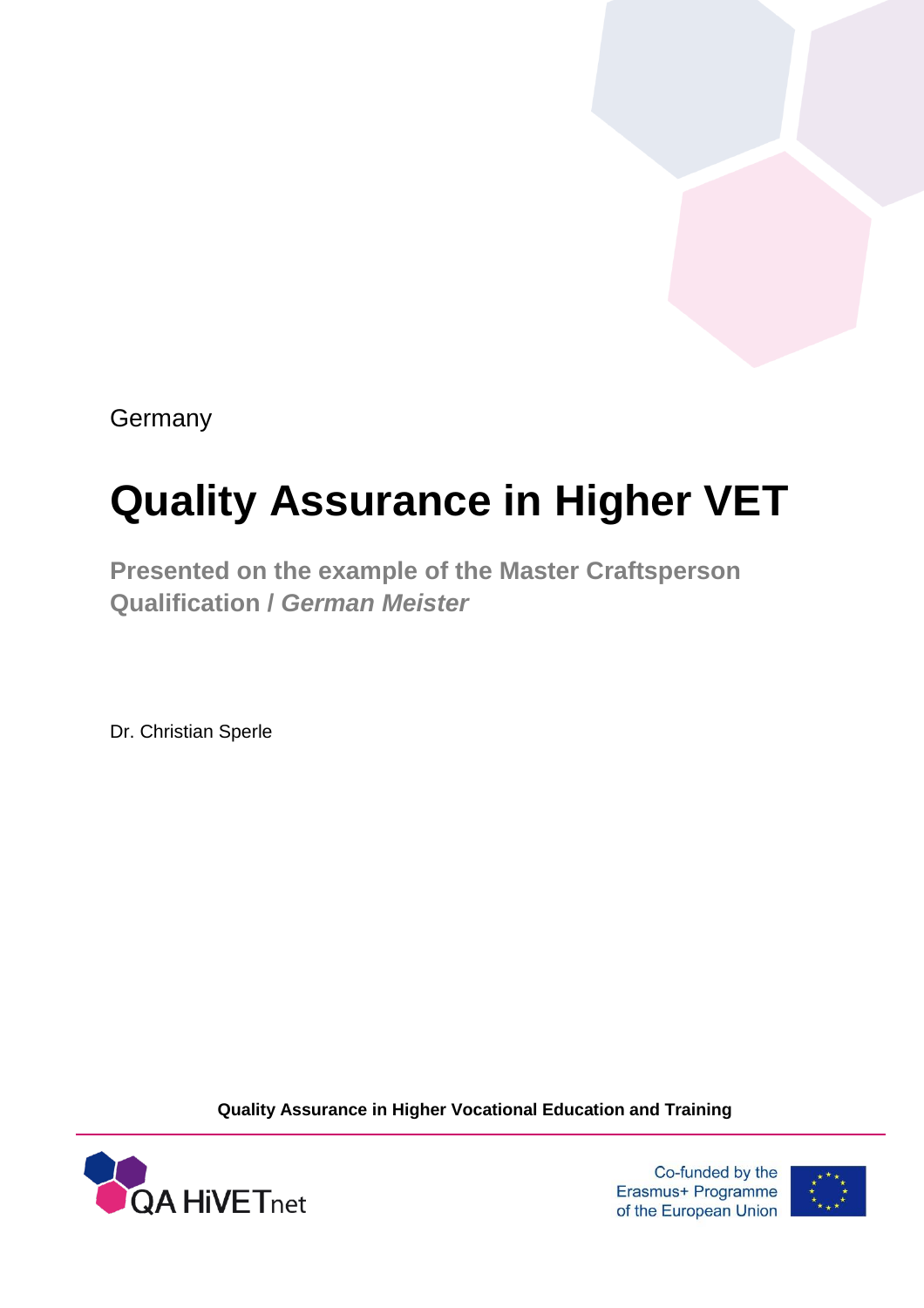



#### **Copyright**

© Berlin, September 2015

The European Commission support for the production of this publication does not constitute an endorsement of the contents which reflects the views only of the author, and the Commission cannot be held responsible for any use which may be made of the information contained therein.

#### **Editor:**

Zentralverband des Deutschen Handwerks (ZDH) Abteilung Berufsbildung Mohrenstr. 20/21 10117 Berlin Germany

E: [info@zdh.de](mailto:info@zdh.de) W[: www.zdh.de](http://www.zdh.de/)

Project website: [www.qa-hivet.net](http://www.qa-hivet.net/)

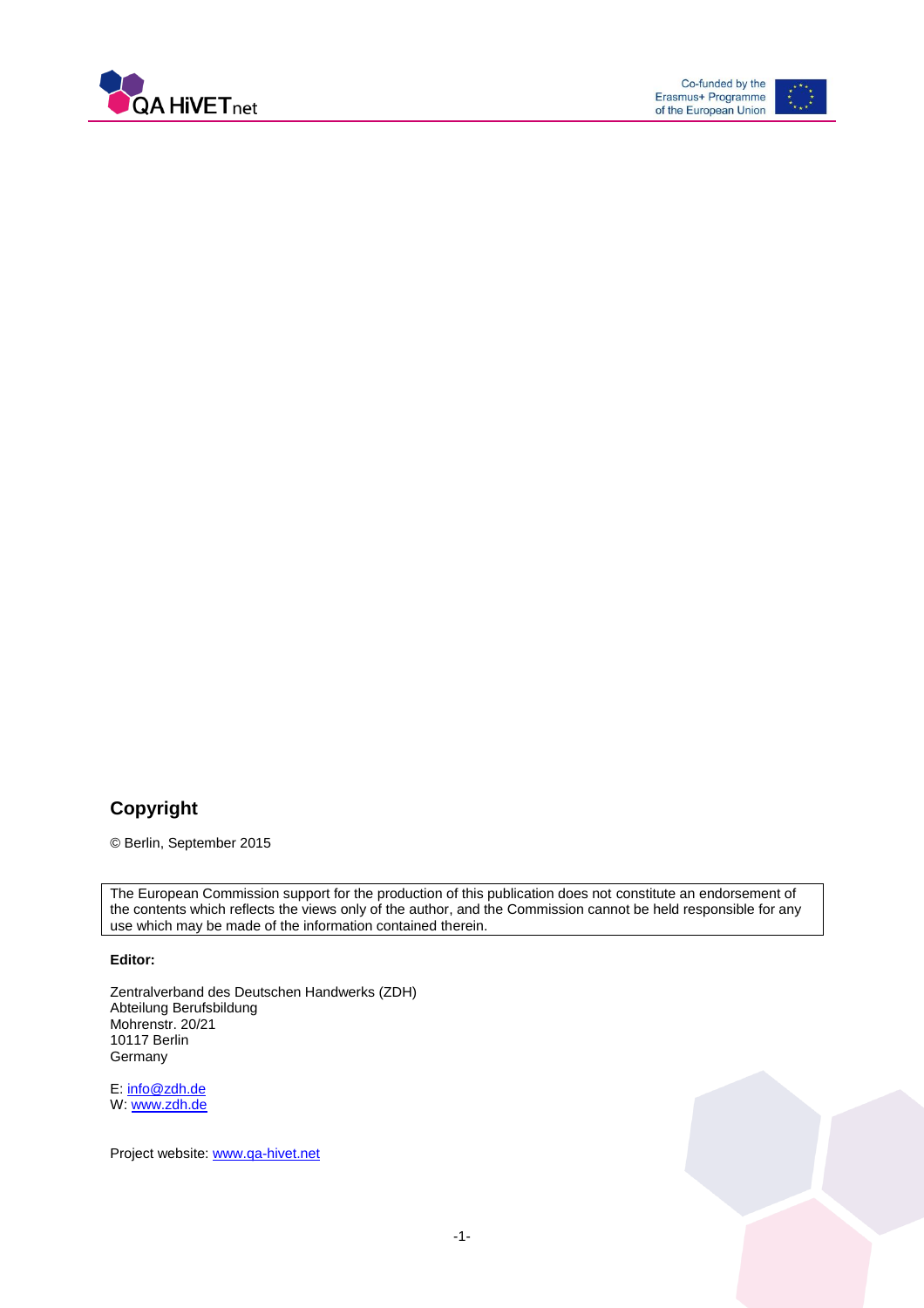



# **Table of Contents**

| 2.1 Design of new and updating of existing curricula and trainings regulations5 |  |
|---------------------------------------------------------------------------------|--|
|                                                                                 |  |
|                                                                                 |  |
|                                                                                 |  |
|                                                                                 |  |
|                                                                                 |  |
|                                                                                 |  |
|                                                                                 |  |

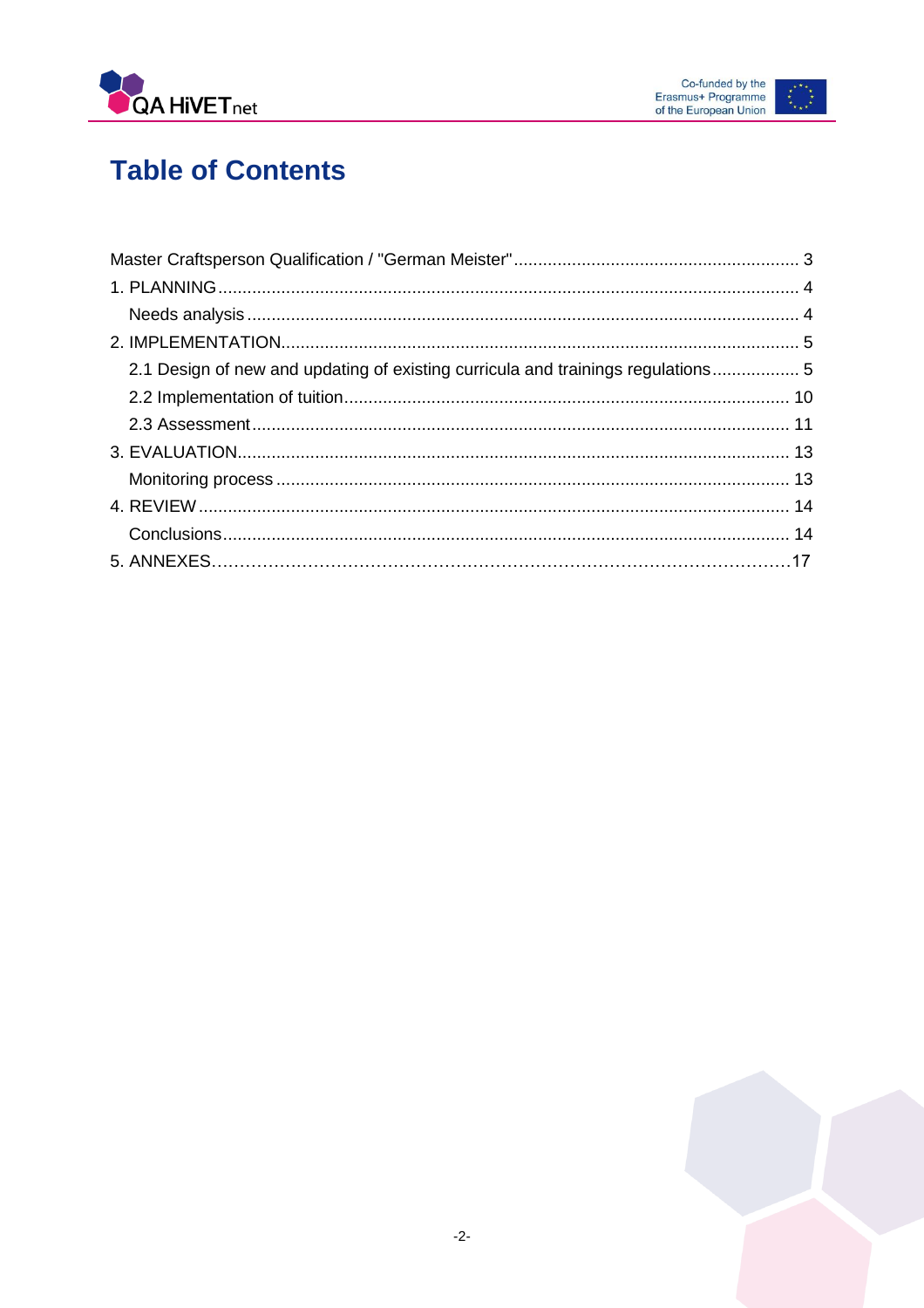

### <span id="page-3-0"></span>**Master Craftsperson Qualification**

The qualification group "Master craftsperson qualification" **in a nutshell**:

| Qualification awarding body | <b>Chambers of Skilled Crafts</b>                                                                                                                                   |
|-----------------------------|---------------------------------------------------------------------------------------------------------------------------------------------------------------------|
| Legal basis                 | <b>Skilled Crafts Act</b>                                                                                                                                           |
| NQF-level / EQF-level       | 6                                                                                                                                                                   |
| <b>ISCED-2011</b>           | $5-6$                                                                                                                                                               |
| Qualification focus         | Specialist training for holders of a VET qualification in skilled<br>crafts (apprenticeship), acquisition of entrepreneurial and in-<br>company trainer competences |
| <b>Entitlements</b>         | Setting up a company, train apprentices, entry requirement for<br>universities                                                                                      |

The "Meister" is the most prestigious qualification within the German skilled crafts sector. Unlike in many other countries, a skilled craft company is not defined by the number of employees or by turnover, but by belonging to one of the skilled craft trades as laid out in the Skilled Crafts Act ("Handwerksordnung"). The "Meister" qualification has a high relevance for the labour market as it is providing entrepreneurial know-how in combination with technical skills on an advanced professional level. As an entry requirement candidates must have successfully completed a regular apprenticeship training programme. In order to become a "Meister", candidates usually undertake a study programme for one to two years prior to taking the Master craftsperson certificate ("Meisterbrief").

The Meister

- can be achieved in about 90 different professions (see Annex I for details),
- is a requirement to start and run a business in 41 professions,
- is classified to level 6 of the German National Qualifications Framework (DQR), which corresponds to level 6 of the European Qualifications Framework (EQF),

The Meister qualification enables to

- set up and manage a skilled craft business,
- demonstrate advanced or "masterly" knowledge, skills and competence in a skilled craft profession,
- plan, organize, coordinate and evaluate work-, production- and business-processes,
- carry out company-specific accounting, budgeting and controlling,
- recruit, lead and motivate staff as well as train apprentices.

The presentation of the quality assurance (QA) mechanism follows the **lifecycle of the qualification**, i.e. from the needs analysis to the review of the qualification. In order to structure the information provided the four phases of the **European Quality Assurance Reference Framework (EQARF)<sup>1</sup> were taken:** 

Phase 1: planning Phase 2: implementation Phase 3: evaluation Phase 4: review

 $\overline{a}$ 

<sup>&</sup>lt;sup>1</sup>) The EQARF is a reference instrument to help Member States and VET providers to promote and monitor continuous improvement of their VET systems and/or VET provision based on common European references (cf. [http://www.eqavet.eu/gns/policy-context/european-quality-assurance-reference-framework.aspx\)](http://www.eqavet.eu/gns/policy-context/european-quality-assurance-reference-framework.aspx).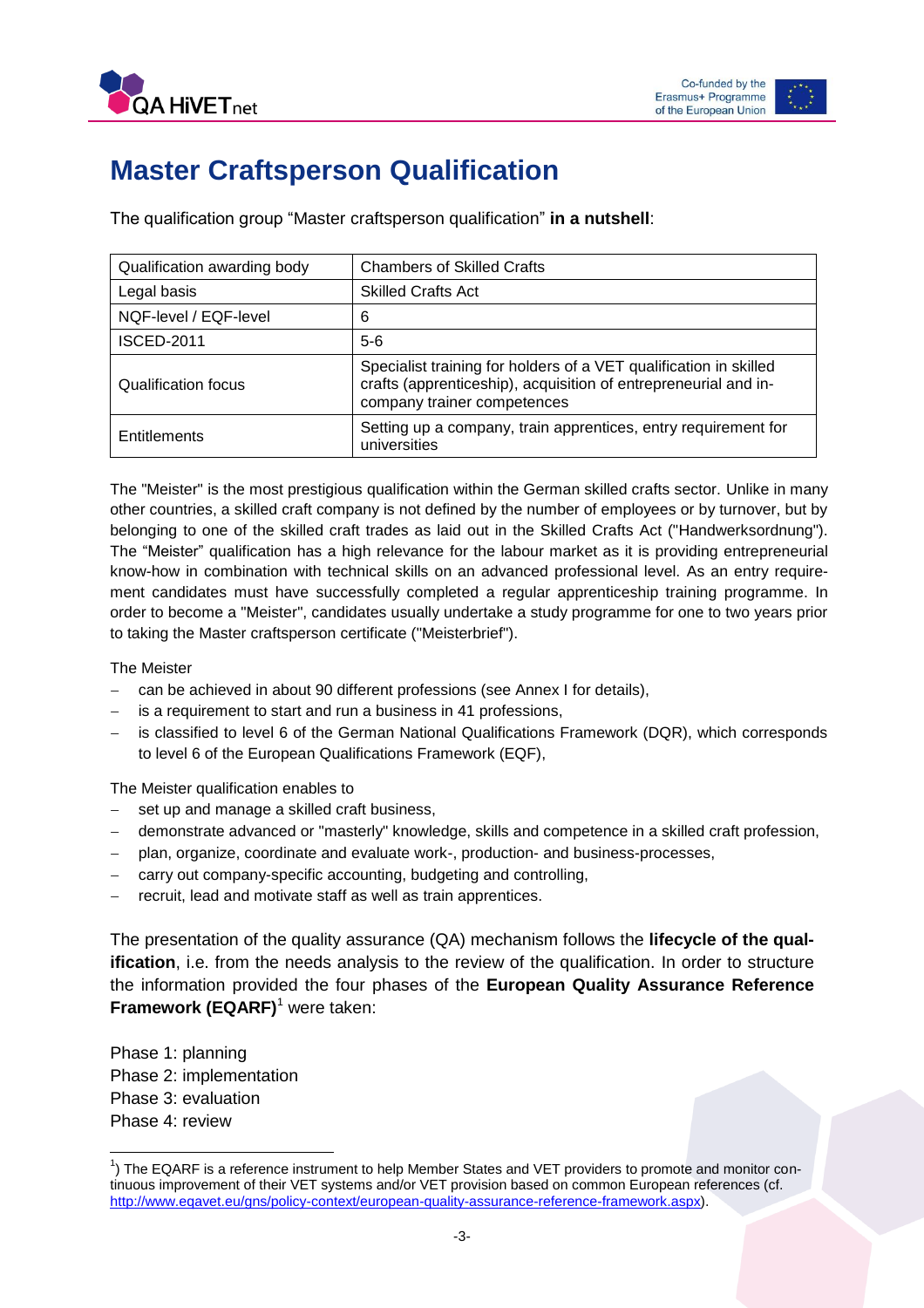



# <span id="page-4-0"></span>**1. PLANNING**

<span id="page-4-1"></span>**Needs analysis**

| 1. Labour market information:<br>Do you collect data at this stage of<br>the qualification development<br>process? If so which data? How<br>do you collect data? Who is in<br>charge of collecting data? Are<br>stakeholders involved? What are<br>the roles of companies and of<br>business organisations? | Future skill needs are identified with several qualitative and quantita-<br>tive methods by research institutes. In charge for the identification of<br>future qualification demand in the field of the Meister qualification is<br>e.g. the "Forschungsinstitut für Berufsbildung im Handwerk (FBH)" at<br>the Cologne University (www.fbh.uni-koeln.de). The FBH is collecting<br>relevant data from companies and professional associations of skilled<br>crafts, which have the function of employer's organizations.<br>The relevant stakeholders, especially the professional associations of                                                                                                                                                                                                                                                                                               |
|-------------------------------------------------------------------------------------------------------------------------------------------------------------------------------------------------------------------------------------------------------------------------------------------------------------|---------------------------------------------------------------------------------------------------------------------------------------------------------------------------------------------------------------------------------------------------------------------------------------------------------------------------------------------------------------------------------------------------------------------------------------------------------------------------------------------------------------------------------------------------------------------------------------------------------------------------------------------------------------------------------------------------------------------------------------------------------------------------------------------------------------------------------------------------------------------------------------------------|
|                                                                                                                                                                                                                                                                                                             | skilled crafts, are not only involved in this process, the often initiate<br>respective research projects.                                                                                                                                                                                                                                                                                                                                                                                                                                                                                                                                                                                                                                                                                                                                                                                        |
| 2. Justification:<br>Is it necessary to justify the<br>introduction of a new<br>programme/qualification or update<br>an existing one? Who is in charge<br>of the justification/motivation<br>report? Are stakeholders<br>involved?                                                                          | The professional associations of skilled crafts are regularly monitor-<br>ing the demand for new qualification profiles as well as the relevance<br>of existing ones within their sectors. If the development of a new<br>qualification profile or an update of an existing one is necessary, this<br>is firstly negotiated with the German Confederation of Skilled Crafts /<br>Zentralverband<br>des<br>Deutschen<br>Handwerks,<br>ZDH,<br>(acronym<br>www.zdh.de), which is the national umbrella of the German skilled<br>crafts sector. In a second step the relevant trade union is involved.<br>After the agreement of the social partners the introduction of a new<br>qualification or the update of an existing one is formally applied at the<br>Federal Ministry of Economics and Energy (BMWi), which is the<br>competent ministry for the German Master craftsperson qualification. |
| 3. Piloting / pre-testing:<br>Is there a pilot stage before the<br>qualification is "formally"<br>introduced? If so, who is involved<br>in this phase? How is the<br>qualification<br>tested/piloted/evaluated? What<br>does this pilot phase involve?<br>What consequences does this<br>have?              | No, not in the field of the Master craftsperson qualification. However<br>in initial vocational education and training (IVET) it is possible that a<br>qualification / training programme is officially introduced only for a<br>certain period of time (e.g. five years). This time is considered as an<br>evaluation period, after which a final decision is made concerning the<br>formal introduction.                                                                                                                                                                                                                                                                                                                                                                                                                                                                                        |

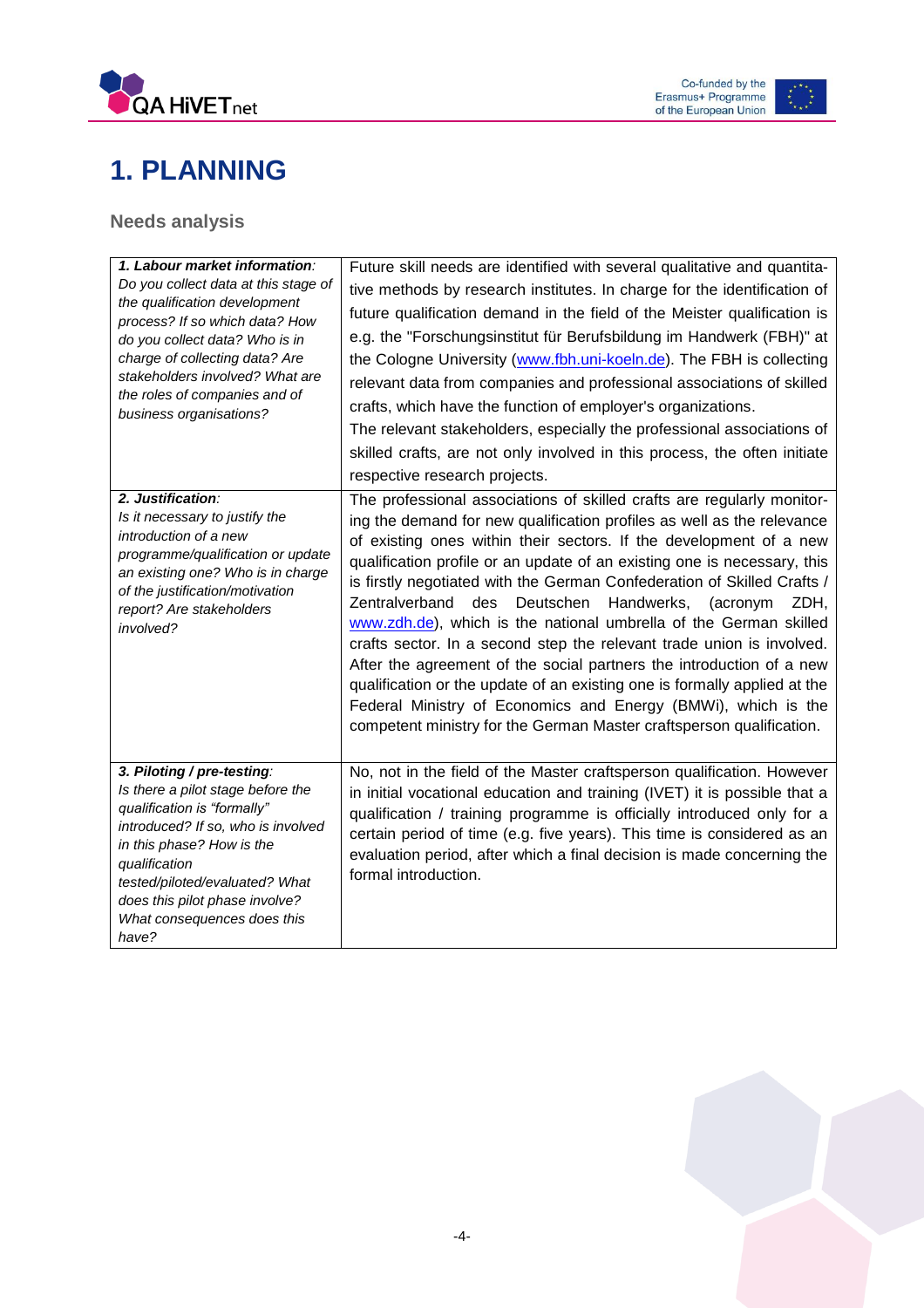



## <span id="page-5-0"></span>**2. IMPLEMENTATION**

<span id="page-5-1"></span>**2.1 Design of new and updating of existing curricula and trainings regulations**

| 2.1.1 Legal basis / competent<br>authority:<br>Who is responsible for the design<br>of the curriculum/training<br>regulation? What exactly is legally<br>regulated (examination areas,<br>KSC standards, etc.)? | There are two national acts, which form the statutory framework for<br>the German Master craftsperson qualification and examination on a<br>superior level in Germany:<br>Skilled Crafts Act (Handwerksordnung, HwO) regulates the rele-<br>vant aspects concerning the Master craftsperson qualification. It<br>also contains a list of those occupations, in which a Meister<br>qualification can be achieved. Annex A of HwO covers all occu-<br>pations (41) in which the Meister qualification is an obligatory<br>requirement to start and run a skilled craft business. Occupa-<br>tions specified in Annexes B 1 (53 admission-free crafts) and B<br>2 (57 crafts-similar trades) can be exercised on a self-employed<br>basis without proof of qualification and without further restriction.<br>The Regulation about the rules and procedures for the Meister<br>Examination<br>(Meisterpruefungsverfahrensverordnung)<br>lays<br>down concrete rules of procedure such as responsibility, partiali-<br>ty, resignation, deceptive acts, examination structure, assess-<br>ment system etc. |
|-----------------------------------------------------------------------------------------------------------------------------------------------------------------------------------------------------------------|-------------------------------------------------------------------------------------------------------------------------------------------------------------------------------------------------------------------------------------------------------------------------------------------------------------------------------------------------------------------------------------------------------------------------------------------------------------------------------------------------------------------------------------------------------------------------------------------------------------------------------------------------------------------------------------------------------------------------------------------------------------------------------------------------------------------------------------------------------------------------------------------------------------------------------------------------------------------------------------------------------------------------------------------------------------------------------------------------------|
|                                                                                                                                                                                                                 | In addition to these two national acts an individual Master craftsper-<br>son examination regulation (Meisterpruefungsverordnung) is provided<br>for each occupation (see Annex I). These regulations provide a na-<br>tional qualification standard.<br>The social partners, that is, the professional associations of the<br>skilled crafts and the trade unions, are in charge of the development<br>of the content of the master craftsperson examination regulations.<br>The regulations are finally issued by the Federal Ministry of Econom-                                                                                                                                                                                                                                                                                                                                                                                                                                                                                                                                                   |
|                                                                                                                                                                                                                 | ics and Energy (BMWi) in accordance with the Federal Ministry of<br>Education and Research (BMBF).<br>The competent authority and awarding body for the Master craftsper-<br>son qualification are the Chambers of Skilled Crafts. All together<br>there are 53 chambers which are by law the competent authorities for<br>the initial and further vocational education and training in skilled crafts<br>in their districts. The chambers<br>register training contracts within dual apprenticeship training<br>(IVET),<br>advise companies in apprenticeship training,<br>monitor and supervise apprenticeship training in the companies,<br>are legally in charge of the examination in IVET and Master<br>craftsperson qualification,<br>are important VET-providers (inter-company training for appren-<br>tices, train the trainers, continuing vocational education and<br>training) at regional level.                                                                                                                                                                                        |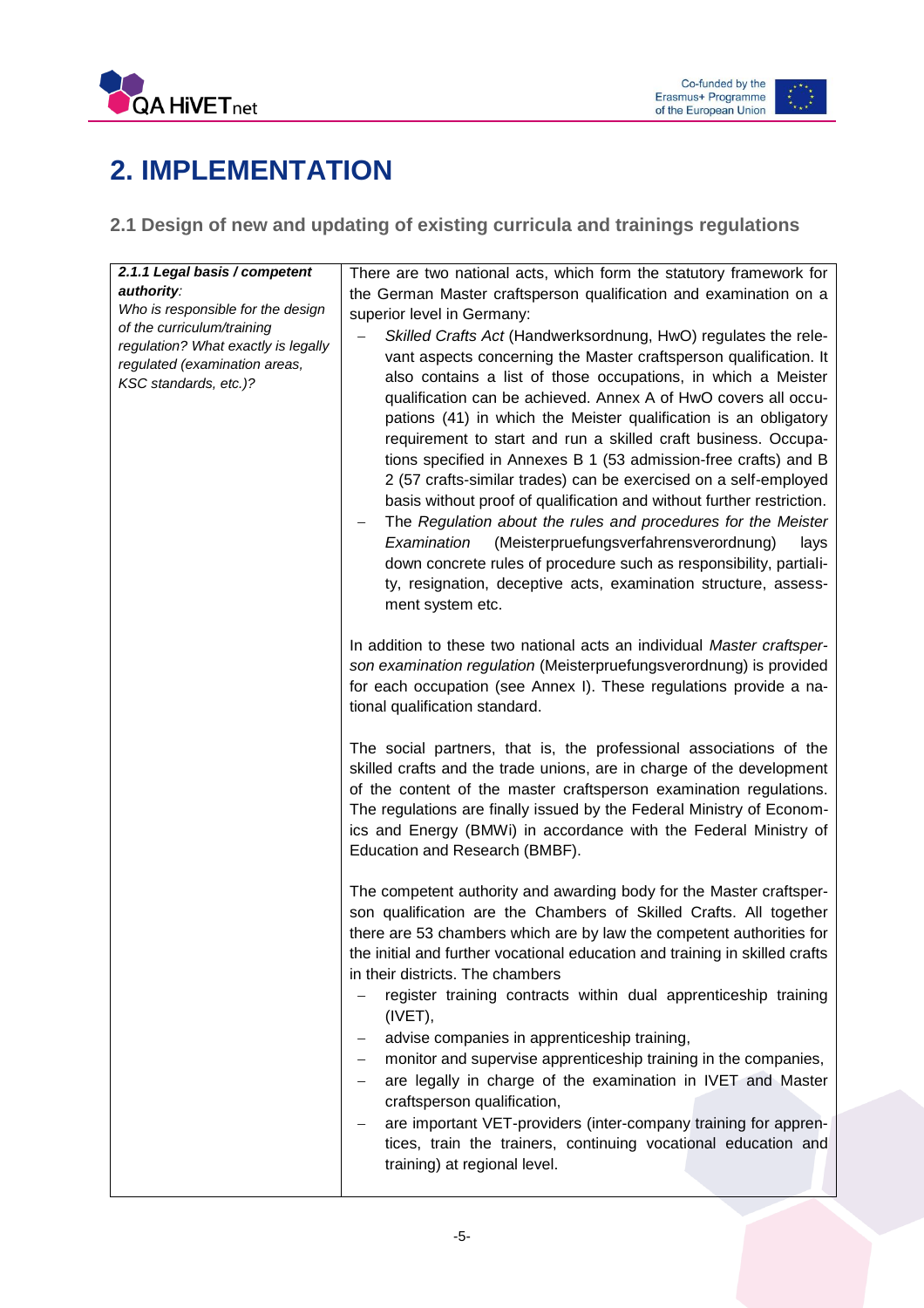



|                                                                       | Furthermore the chambers are offering a broad range of services for       |
|-----------------------------------------------------------------------|---------------------------------------------------------------------------|
|                                                                       | companies concerning VET such as training placement service, ori-         |
|                                                                       | entation and career guidance, conflict management between trainer         |
|                                                                       | and apprentice, transnational mobility of apprentices etc.                |
| 2.1.2 Standards for the process                                       | The development of Master craftsperson examination regulations is a       |
| of designing of curricular and                                        | structured process (see Annex II), in which the relevant stakeholders     |
| training regulations:                                                 | are involved (see 2.1.4).                                                 |
| Are there standard procedures for                                     | For the development of the Master craftsperson examination regula-        |
| the development of qualifications?                                    | tions it is obligatory to use specific templates ("Strukturentwuerfe") to |
| Are there templates to be used?                                       | ensure a standardized structure and display of those regulations.         |
|                                                                       | These templates are developed, regularly updated and evaluated by         |
|                                                                       | the German Confederation of Skilled Crafts (ZDH), the German              |
|                                                                       | Trade Union Confederation (DGB) and the Ministry of Economics and         |
|                                                                       | Energy (BMWi).                                                            |
| 2.1.3 Review and update of                                            | Yes. Meister examination regulations and curricula are regularly re-      |
| curricula:                                                            | viewed by the relevant professional association of skilled crafts, by     |
| Are curricula regularly assessed                                      | using the feedback of examination board members, companies as             |
| and reviewed?                                                         | well as the outcomes of needs analysis (see 1.1). The results are         |
|                                                                       | discussed by the VET committees of the professional associations.         |
| 2.1.4 Involvement of key stake-                                       | The development of Master craftsperson examination regulations is a       |
| holders:                                                              | structured process (see Annex II), in which professional experts,         |
| Are stakeholders (social partners,                                    | nominated by the social partners are directly involved. Those experts     |
| companies, sector organisations,                                      | are representatives from the businesses, who have a profound exper-       |
| pedagogical experts, VET                                              | tise in the training and the assessment of learners. During the devel-    |
| providers, etc.) involved in the                                      | opment process the expert group gets scientific support by the FBH        |
| design of new / in the update of                                      | institute.                                                                |
| existing curricula/training                                           |                                                                           |
| regulations? Note: If you refer to<br>stakeholder involvement in each | Furthermore the Chambers of Skilled Crafts, which are the competent       |
| criterion, there is no need to have                                   | institutions for the Meister qualification and which are thus in charge   |
| a separate criterion for this.                                        | of the Meister examination, are consulted during the development          |
|                                                                       | process. Other stakeholders are consulted as well, such as business       |
|                                                                       | organisations which have certain links to the qualification.              |
|                                                                       |                                                                           |
|                                                                       | The regulations are finally issued by the Federal Ministry of Econom-     |
|                                                                       | ics and Energy (BMWi) in agreement with the Federal Ministry of           |
|                                                                       | Education and Research (BMBF).                                            |
|                                                                       |                                                                           |
|                                                                       | ZDH is coordinating the whole process on behalf of the employer's         |
|                                                                       | side. The main tasks are:                                                 |
|                                                                       |                                                                           |
|                                                                       | advice and guidance for the professional association of skilled           |
|                                                                       | crafts and it's experts through the whole development process,            |
|                                                                       | coordination and negotiation with other relevant stakeholders,            |
|                                                                       | especially unions, federal ministries, chambers, other profes-            |
|                                                                       | sional organisations and institutions, businesses etc.,                   |
|                                                                       | dissemination.                                                            |
|                                                                       |                                                                           |
|                                                                       | After the regulation is finished the process of curriculum design starts  |
|                                                                       | (see 2.1.6).                                                              |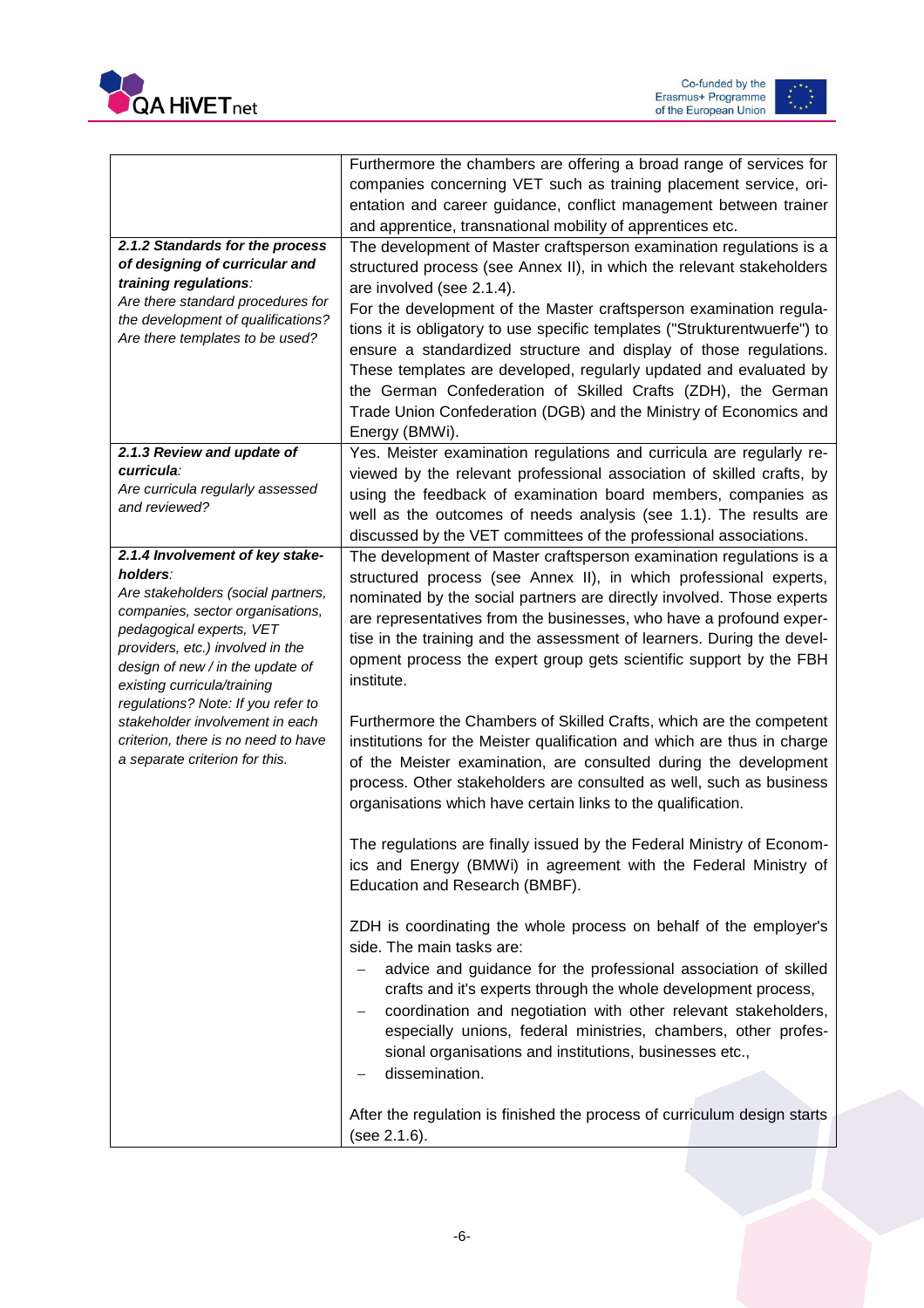



| 2.1.5 Link to the labour market:<br>How is the curriculum linked to<br>labour market needs? How is it<br>guaranteed that the curriculum<br>complies with labour market and<br>company needs?                                                                                                                                                                 | The involvement of representatives from the businesses in the pro-<br>cess of the development of Master craftsperson examination regula-<br>tions and design of curricula ensures a high relevance for the com-<br>panies' needs. In addition the involvement of labour representatives<br>(nominated by the union) guarantees that also the special demands<br>of employees and apprentices are respected. This means that regula-<br>tions and curricula provide a high relevance for the labour market and<br>enjoy a broad acceptance within society.                                                                                                                                                                                                                                                                                                                                |
|--------------------------------------------------------------------------------------------------------------------------------------------------------------------------------------------------------------------------------------------------------------------------------------------------------------------------------------------------------------|------------------------------------------------------------------------------------------------------------------------------------------------------------------------------------------------------------------------------------------------------------------------------------------------------------------------------------------------------------------------------------------------------------------------------------------------------------------------------------------------------------------------------------------------------------------------------------------------------------------------------------------------------------------------------------------------------------------------------------------------------------------------------------------------------------------------------------------------------------------------------------------|
| 2.1.6 Application of learning<br>outcome concept:<br>Are LOs used in curricula/training<br>regulations? How are they<br>defined? Which domains of<br>learning are used? Who is<br>involved in the definition and what<br>role do they have? Who is<br>involved in the design of<br>curricula/training regulations?<br>How is the cooperation<br>coordinated? | For many years the outcome-oriented concept of "Handlungsorien-<br>tierung" (action-oriented tuition) had been used for Master craftsper-<br>son examination regulations as well as training curricula. In 2014 this<br>concept was modified by the concept of "competence-orientation"<br>which takes into account the descriptors of the German NQF.<br>The process of curricula design starts when the development on the<br>Master craftsperson examination regulation is completed. It is coordi-<br>nated by the Central Agency for Continuing Vocational Education and<br>Training in the Skilled Crafts (www.zwh.de), a nationwide service<br>provider for all educational institutions and training providers in skilled<br>crafts. ZWH is supported by the chambers of skilled crafts, the re-<br>gional associations and the German Confederation of Skilled Crafts<br>(ZDH). |
|                                                                                                                                                                                                                                                                                                                                                              | Curricula are developed by professional experts nominated by the<br>professional organisations and / or the chambers of skilled crafts.                                                                                                                                                                                                                                                                                                                                                                                                                                                                                                                                                                                                                                                                                                                                                  |
| 2.1.7 Information in curricula<br>and training regulations: What<br>information is provided in<br>curricula/training regulations (e.g.<br>title, duration, entry requirements,<br>learning contents, costs, etc.)?                                                                                                                                           | A Master craftsperson examination regulation requires a national<br>qualification standard and contains the following information:<br>title<br>entry requirements<br>-<br>occupational profile<br>-<br>examination structure, including examination areas and in-<br>-<br>struments (see 2.3.5), duration of the examination and as-<br>sessment criteria<br>repetition in case of failure<br>date of formal introduction<br>The Meister qualification comprises the following four sections:<br>Section I<br>advanced professional practice<br>Section II<br>advanced professional theory<br>business administration and legal regulations<br>Section III<br>Section IV<br>teaching and training skills (entitles to train<br>apprentices)                                                                                                                                              |
|                                                                                                                                                                                                                                                                                                                                                              | Example:<br>Master craftsperson qualification in hairdressing (master hairdresser)                                                                                                                                                                                                                                                                                                                                                                                                                                                                                                                                                                                                                                                                                                                                                                                                       |
|                                                                                                                                                                                                                                                                                                                                                              | Section I<br>Styling and Techniques (professional practice)<br>Assessment of hair, scalp and skin<br>Hair and scalp care                                                                                                                                                                                                                                                                                                                                                                                                                                                                                                                                                                                                                                                                                                                                                                 |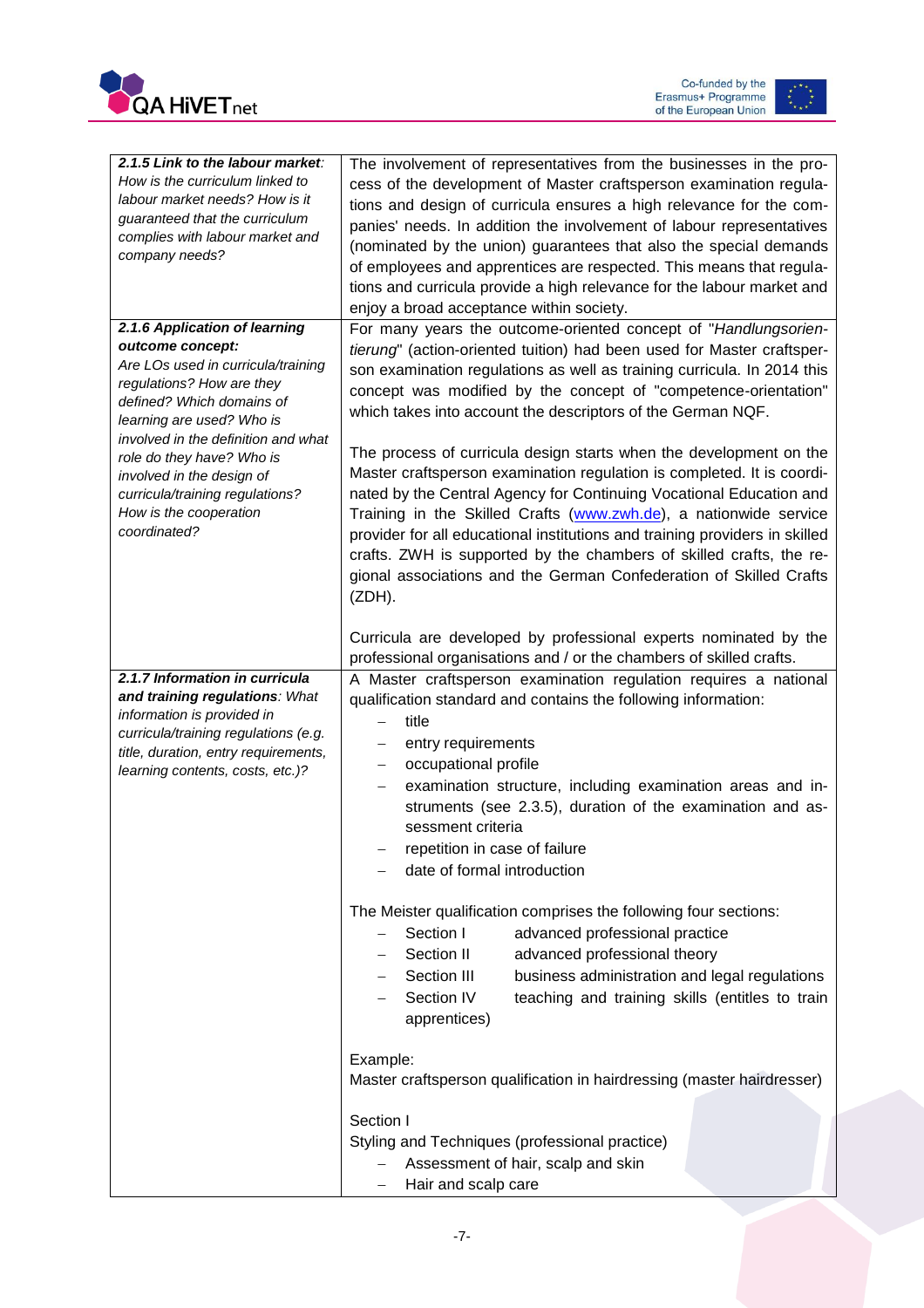





| Trade-related biology, chemistry and physics<br>$\overline{\phantom{0}}$ |
|--------------------------------------------------------------------------|
| Cutting techniques for women<br>$\qquad \qquad -$                        |
| Cutting techniques for men<br>$\qquad \qquad -$                          |
| Hairstyling techniques, such as waving, permanent waving,                |
| colouring, blow-drying, up-do etc.                                       |
| Hair extension<br>$\qquad \qquad -$                                      |
| Nurturing cosmetics                                                      |
| Decorative cosmetics and make-up                                         |
| Manicure and nail-design<br>$\qquad \qquad -$                            |
| Section II                                                               |
| Salon-Management (professional theory)                                   |
|                                                                          |
| Client counselling<br>$-$                                                |
| Merchandising and sales management<br>$\overline{\phantom{0}}$           |
| Pricing<br>$\overline{\phantom{0}}$                                      |
| Vocationally specific marketing<br>$\overline{\phantom{m}}$              |
| Vocationally specific cost accounting<br>$\overline{\phantom{m}}$        |
| Vocationally specific quality management<br>$\qquad \qquad -$            |
| Ecological and environmental aspects<br>$\qquad \qquad -$                |
| Section III                                                              |
| Economics and legal regulations (Standard for all professions)           |
| 1. Accounting and Controlling                                            |
| Double-entry accounting<br>$\overline{\phantom{m}}$                      |
| Balancing<br>$-$                                                         |
| Operational accounting<br>$\qquad \qquad -$                              |
| Controlling<br>$\qquad \qquad -$                                         |
| <b>Budgeting</b><br>$\qquad \qquad -$                                    |
|                                                                          |
| 2. Economic principals                                                   |
| <b>Business organisation</b>                                             |
| Corporate planning                                                       |
| Entrepreneurship                                                         |
| Human resources management                                               |
| Financing                                                                |
| Marketing                                                                |
|                                                                          |
| 3.<br>Legal aspects and taxes                                            |
| Business and company law                                                 |
| Trade law                                                                |
| Competition law                                                          |
| Labour law                                                               |
| Social and private insurance                                             |
| Types of taxes                                                           |
| Section IV                                                               |
| Teaching and training skills (Standard for all professions)              |
| Formal regulations and legislation of IVET                               |
| Planning of apprenticeship training                                      |
|                                                                          |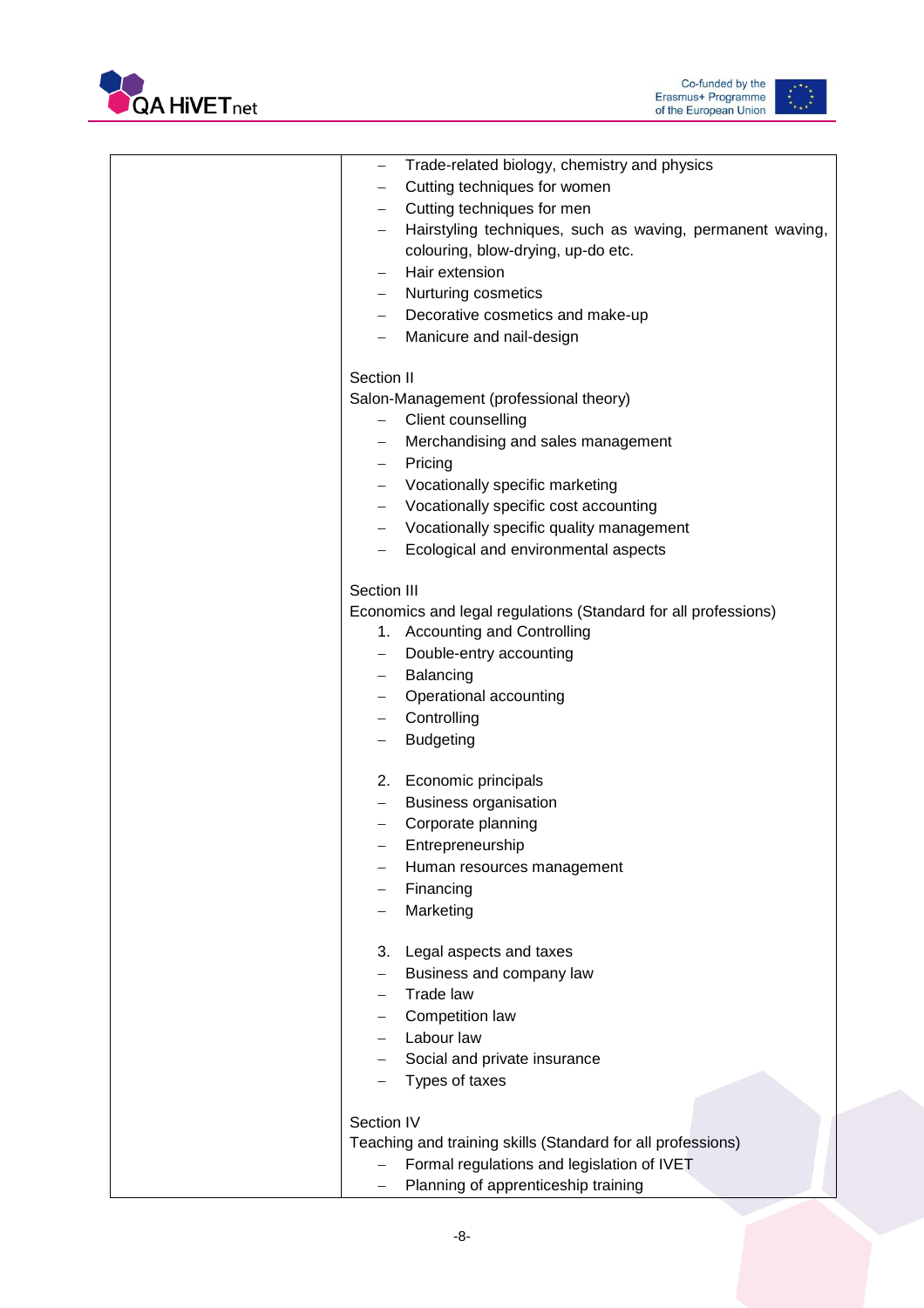





| 2.1.8 Pathways, progression                                                                                                                                                                                                                                                           | Recruiting of apprentices<br>$\qquad \qquad -$<br>Training at the work place<br>$\qquad \qquad -$<br>Process of worked-based learning<br>$\overline{\phantom{m}}$<br>Teaching of teams<br>$\overline{\phantom{m}}$<br>In 41 occupations the "Meister" is a precondition to start and run a                                                                                                                                                                                                                                                                                                                    |
|---------------------------------------------------------------------------------------------------------------------------------------------------------------------------------------------------------------------------------------------------------------------------------------|---------------------------------------------------------------------------------------------------------------------------------------------------------------------------------------------------------------------------------------------------------------------------------------------------------------------------------------------------------------------------------------------------------------------------------------------------------------------------------------------------------------------------------------------------------------------------------------------------------------|
| and bridges (permeability):<br>What does this certificate entitle<br>its holder to do (on the labour<br>market and within the education                                                                                                                                               | skilled craft business. The Master craftsperson qualification also enti-<br>tles to train apprentices.                                                                                                                                                                                                                                                                                                                                                                                                                                                                                                        |
| system)?                                                                                                                                                                                                                                                                              | The "Meister" is also an entry requirement for certain advanced train-<br>ing programmes such as restauration, design and business admin-<br>istration.                                                                                                                                                                                                                                                                                                                                                                                                                                                       |
|                                                                                                                                                                                                                                                                                       | For several years the Master craftsperson qualification is an entry<br>requirement for university studies. Holders of a Meister degree have<br>open access to all types of studies.                                                                                                                                                                                                                                                                                                                                                                                                                           |
| 2.1.9 Entrepreneurial attitude<br>and skills:<br>Do they play a role in the<br>curriculum? In what way are they<br>imparted?                                                                                                                                                          | Entrepreneurial skills are an essential part of the Master craftsperson<br>qualification. It is especially imparted within section II and III (see<br>$2.1.7$ ).                                                                                                                                                                                                                                                                                                                                                                                                                                              |
| 2.1.10 Companies as learning<br>sites:<br>What is the share of practical<br>learning (work-based, work-place<br>learning)? How is it organised?<br>How are practical learning phases<br>quality assured? How are they<br>assessed? How are they linked to<br>the theoretical tuition? | "Meister" training takes place at specialized training centres of the<br>chambers or professional associations of skilled crafts or vocational<br>schools. However, before starting the training candidates must have<br>successfully completed a dual apprenticeship training (see 2.1.11)<br>during which approximately 70% of the training takes place in the<br>company. The quality of the in-company training is controlled by qual-<br>ified trainers and the chambers of skilled crafts as competent institu-<br>tions for VET.                                                                       |
| 2.1.11 Entry requirements:<br>Who is accepted to the<br>programme/qualifications? What<br>criteria do learners have to fulfil<br>(e.g. age, pre-qualification, etc.)?                                                                                                                 | The general entry requirement is a successfully completed appren-<br>ticeship training programme. Those programmes last, depending on<br>the occupation between 2 and 3.5 years and provide a national quali-<br>fication standard.                                                                                                                                                                                                                                                                                                                                                                           |
| Is prior learning recognised?                                                                                                                                                                                                                                                         | Dual apprenticeship training is a training scheme, which combines<br>company-based and school-based learning. Apprentices-to-be con-<br>clude a training contract with a company providing the practical train-<br>ing. The relevant theoretical knowledge is acquired at part-time public<br>vocational schools. Apprentices spend approximately 70% of the<br>learning time in the company.                                                                                                                                                                                                                 |
|                                                                                                                                                                                                                                                                                       | Main goal of dual VET is the acquisition of the relevant knowledge,<br>skills and competence in order to practise the particular occupation<br>chosen by the apprentice. Dual VET is provided in a wide range of<br>approximately 340 state-recognized occupations, among them 130 in<br>skilled crafts. Every occupation is based on a national training regula-<br>tion (Ausbildungsordnung) that defines the content and the duration<br>of the training as well as basic parameters of the examination. Exam-<br>ination leads to a chamber certificate having a high reputation on the<br>labour market. |
|                                                                                                                                                                                                                                                                                       | Apprenticeship profiles with a training period of two years are classi-                                                                                                                                                                                                                                                                                                                                                                                                                                                                                                                                       |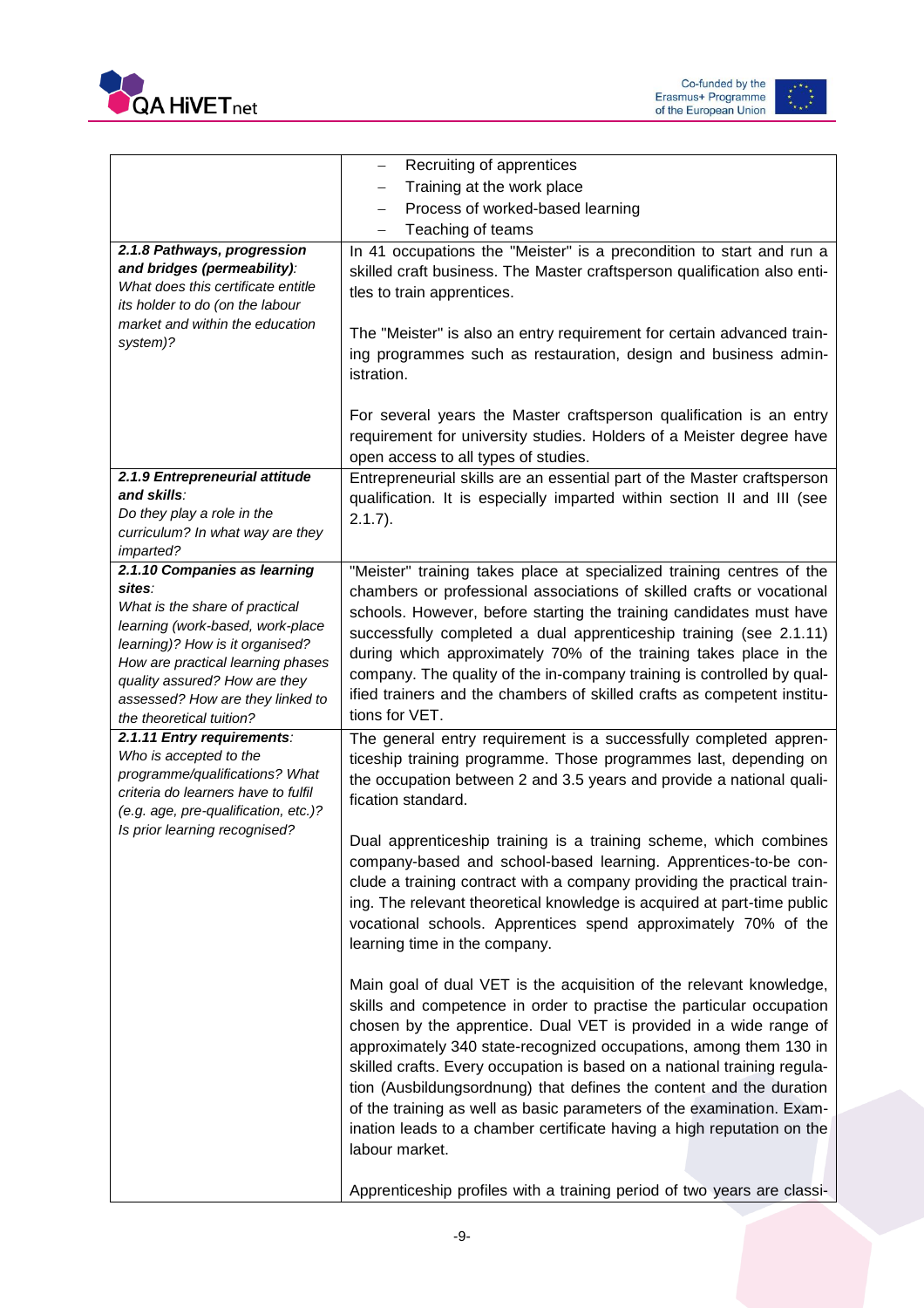





| fied to level 3 of the NQF and EQF. The majority of apprenticeship<br>profiles has a training period of 3 or 3.5 years and is classified to<br>level 4 of the NQF and EQF.                                                                                    |
|---------------------------------------------------------------------------------------------------------------------------------------------------------------------------------------------------------------------------------------------------------------|
| The competent institutions of the dual apprenticeship training are the<br>chambers of skilled crafts. They monitor and supervise apprentice-<br>ship training in the companies and are legally in charge of the exami-<br>nation.                             |
| Apprenticeship training can be regarded as the "official" pathway to<br>Master craftsperson training. However the recognition of prior learn-<br>ing is possible for people who have not passed apprenticeship train-<br>ing. There is no official age limit. |

#### <span id="page-10-0"></span>**2.2 Implementation of tuition**

| 2.2.1 Teachers and trainers:                                      | There is no official regulation concerning instructors in Master crafts-                                       |
|-------------------------------------------------------------------|----------------------------------------------------------------------------------------------------------------|
| Who can teach in the programme<br>leading to the qualification in | person study programs. Due to the multitude of different skills and                                            |
| question? Which qualifications are                                | competences that are taught in the context of Master craftsperson                                              |
| they required to have? Is there                                   | studies, there is also no single instructor profile. However instructors,                                      |
| obligatory in-service training for                                | trainers or tutors involved in these study programs have a compre-                                             |
| these teachers?                                                   | hensive expertise on the latest developments in technology and sci-                                            |
|                                                                   | ence. Furthermore they are especially experienced in student-orien-                                            |
|                                                                   | ted adult education. The qualifications of the trainers will be reviewed                                       |
|                                                                   | by the chambers of skilled craft, the professional organizations and/or                                        |
|                                                                   | the training center.                                                                                           |
|                                                                   |                                                                                                                |
|                                                                   | To foster standardisation in continuing vocational training (CVET)                                             |
|                                                                   | ZDH in cooperation with 19 chambers of skilled crafts and the Minis-                                           |
|                                                                   | try of Economics and Energy (BMWi) has established a toolbox for                                               |
|                                                                   | the implementation of a quality-oriented support concept for the study                                         |
|                                                                   | / course development within the pilot-project innoQua (www.innoqua-                                            |
|                                                                   | handwerk.de). The innoQua-toolbox also provides guidelines for the                                             |
| 2.2.2 Equipment and tools:                                        | selection and employment of instructors.<br>There are no standardized requirements yet. The training providers |
| Is there special equipment                                        | are responsible for the equipment of classrooms, training workshops                                            |
| required for the tuition?                                         | and laboratories.                                                                                              |
|                                                                   |                                                                                                                |
|                                                                   | The innoQua-toolbox (www.innoqua-handwerk.de) for the implemen-                                                |
|                                                                   | tation of a quality-oriented support concept for the course develop-                                           |
|                                                                   | ment in CVET (see 2.2.1) also provides guidelines for the equipment                                            |
|                                                                   | and tools.                                                                                                     |
| 2.2.3 Teaching and training                                       | Actually there are no standardized requirements yet. The staffs of the                                         |
| materials:                                                        | training provider are in charge of the teaching and training materials,                                        |
| Who compiles these materials?                                     | which of course have to be in line with the training curriculum. More-                                         |
| Who guarantees that the contents<br>are relevant and up-to-date?  | over, they are responsible for the study programmes as well as the                                             |
|                                                                   | instructors.                                                                                                   |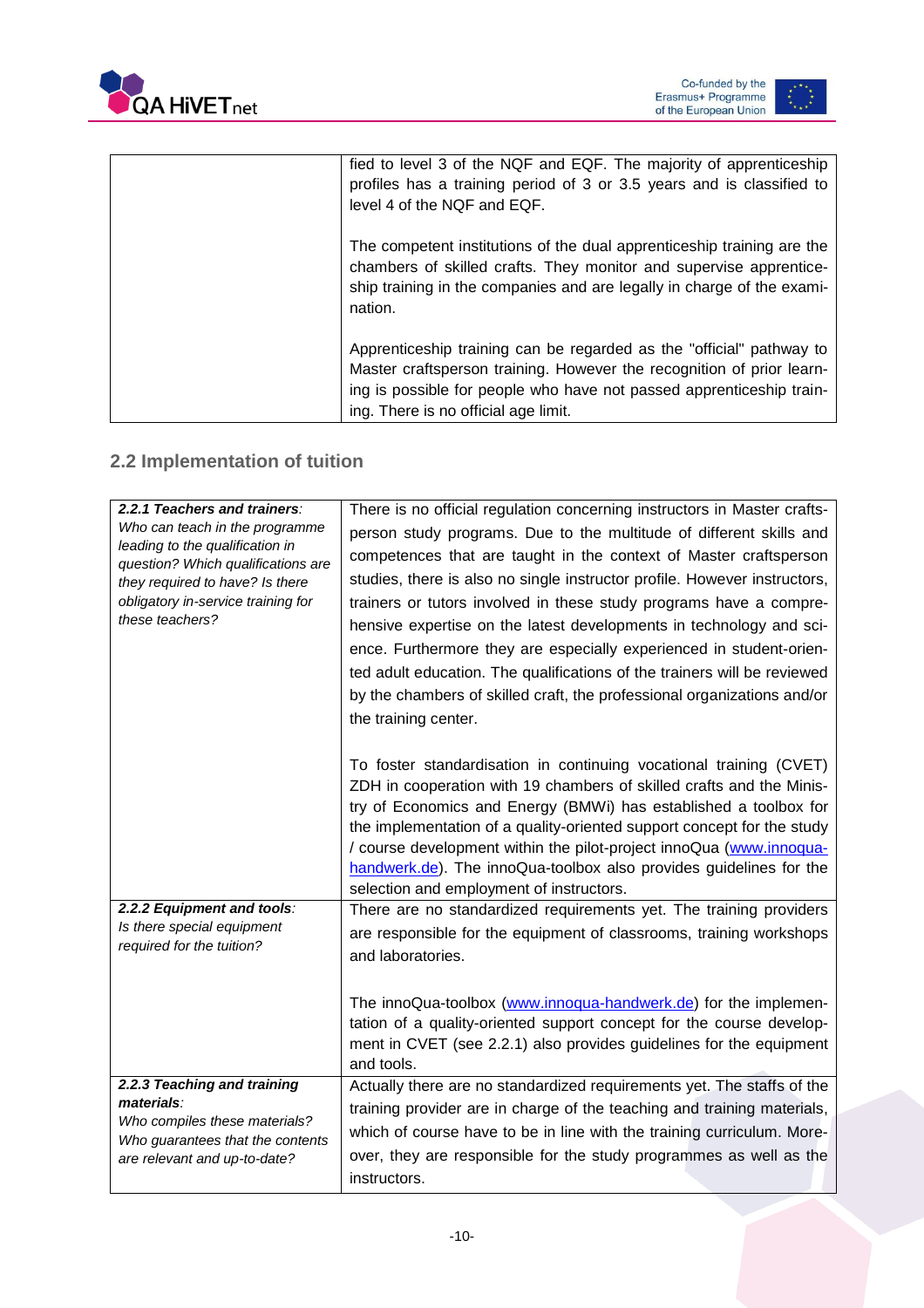



|                                                                                                                                                                                                     | The innoQua-toolbox (www.innoqua-handwerk.de) for the implemen-<br>tation of a quality-oriented sup-port concept for the course develop-<br>ment in CVET (see 2.2.1) also provides guidelines teaching and train-<br>ing materials.                                                                                                                           |
|-----------------------------------------------------------------------------------------------------------------------------------------------------------------------------------------------------|---------------------------------------------------------------------------------------------------------------------------------------------------------------------------------------------------------------------------------------------------------------------------------------------------------------------------------------------------------------|
| 2.2.4 Pedagogy:<br>Which teaching methods are<br>used? How much practical training<br>(in companies, but also in<br>laboratories, workshops, etc.) is<br>foreseen?                                  | As the "Meister" is a vocational qualification the practical training<br>plays a significant role. The proportion of practical learning however<br>varies between the four sections of Master craftsperson qualification<br>(see 2.1.7).                                                                                                                      |
|                                                                                                                                                                                                     | Basic pedagogic principle is the "Handlungsorientierung" (action-<br>oriented tuition), which is characterized by a proximity to real-life work<br>and business processes.                                                                                                                                                                                    |
| 2.2.5 Learners' support:<br>Are career guidance and/or<br>individualised and target-group<br>oriented counselling services<br>offered? What support service for<br>potential drop-outs is foreseen? | Chambers of skilled crafts provide a wide range of practical and pro-<br>fessional information and service concerning initial and continuing<br>vocational training for companies, in-company-trainers and learners<br>which is free of charge. One element of growing significance is career<br>guidance which is provided by specialized training advisers. |
|                                                                                                                                                                                                     | The dropout rate in Meister examination is below 5 %. Thus drop-<br>outs are not a major challenge. Nevertheless chambers and training<br>centres offer support for potential drop-outs during the training period.                                                                                                                                           |

#### <span id="page-11-0"></span>**2.3 Assessment for certification**

| 2.3.1 Examiners:<br>Who is involved in the exam<br>(single examiners/group of<br>examiners)? What<br>qualifications/which (professional)<br>background are examiners<br>required to have? Are they<br>allowed to teach as well? How are | The members of the examination board are appointed for the dura-<br>tion of five years upon the proposal of the chamber of skilled crafts by<br>the regional administration. The board comprises five members - one<br>chairperson, two assessors and two specialists:<br>The chairperson should not represent the occupation for which<br>the examination board is competent, to ensure s/he is as impar-<br>tial as possible.                                                                                                                                                                                                                                                                              |
|-----------------------------------------------------------------------------------------------------------------------------------------------------------------------------------------------------------------------------------------|--------------------------------------------------------------------------------------------------------------------------------------------------------------------------------------------------------------------------------------------------------------------------------------------------------------------------------------------------------------------------------------------------------------------------------------------------------------------------------------------------------------------------------------------------------------------------------------------------------------------------------------------------------------------------------------------------------------|
| they selected? How is their work<br>assessed/monitored?                                                                                                                                                                                 | The two assessors are professional experts in the occupation<br>for which the board is competent: one employers' representative<br>and one employee's representative.<br>In addition one specialist is present for the examination in com-<br>merce and business (Part III) and for the examination section on<br>vocational and work pedagogy (Part IV). These specialists need<br>not be members of the crafts.<br>Members of the examination board must be over the age of 24 years.<br>Tuition is separated from assessment to guarantee a high degree of<br>objectiveness for the candidates. Therefore members of examination<br>boards usually are not involved in the Master craftsperson study pro- |
| 2.3.2 Entry requirement:                                                                                                                                                                                                                | grammes though teachers might be assigned as specialists.<br>In order to become a Master craftsperson, candidates formally apply                                                                                                                                                                                                                                                                                                                                                                                                                                                                                                                                                                             |
| Who has access to the exam? Do<br>candidates have to fulfil certain<br>requirements (e.g. age, pre-<br>qualification, etc.)? Is prior<br>learning recognised?                                                                           | at the chamber of skilled crafts to get access to the examination.<br>Together with the application sheet candidates have to provide sev-<br>eral documents, such as the certificate of apprenticeship and further<br>certificates such as job reference, continuing training etc.                                                                                                                                                                                                                                                                                                                                                                                                                           |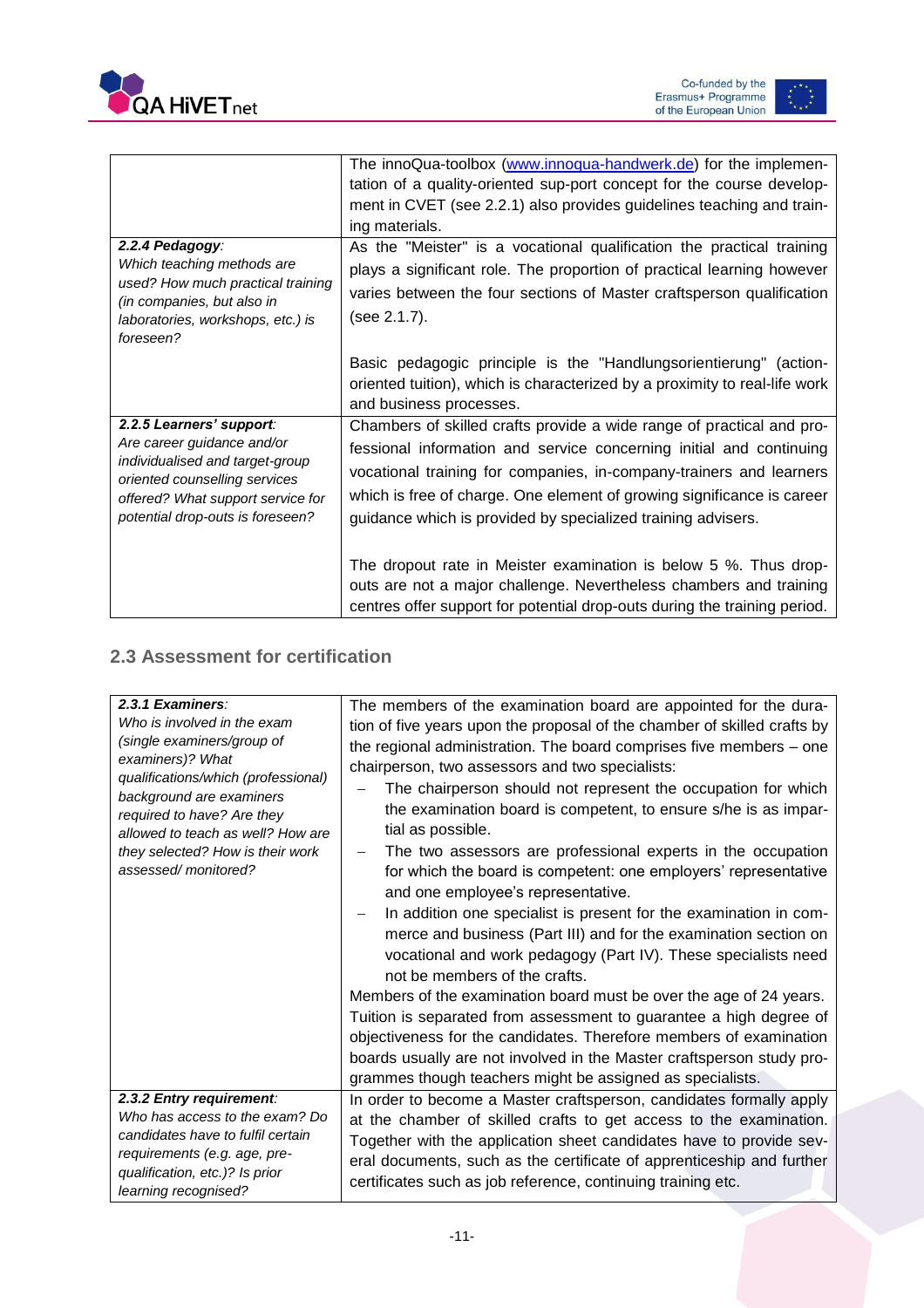



| 2.3.3 Standards (KSC):<br>Who defines the standards? How<br>are they linked to the LOs? How<br>are they linked to the labour<br>market? Are assessment criteria<br>based on LOs and to what extent<br>are they used in the assessment<br>process? | Candidates usually undertake a full- or part-time study programme<br>lasting between one to two years at specialized training centres of the<br>chambers or professional associations of skilled crafts which has to<br>be documented within the application. However there is not a formal<br>obligation to visit a Master craftsperson study programme.<br>The formal application is checked by the examination board. The<br>board is also in charge of the recognition of prior learning for the ap-<br>plication process. There is no official age limit.<br>The examination standards are outcome-oriented and defined within<br>the Master craftsperson examination regulation which provides a<br>national qualification standard.                                                                                                                                                                                                                                                                                                                                                                                                                                                                                                                                                                         |
|---------------------------------------------------------------------------------------------------------------------------------------------------------------------------------------------------------------------------------------------------|--------------------------------------------------------------------------------------------------------------------------------------------------------------------------------------------------------------------------------------------------------------------------------------------------------------------------------------------------------------------------------------------------------------------------------------------------------------------------------------------------------------------------------------------------------------------------------------------------------------------------------------------------------------------------------------------------------------------------------------------------------------------------------------------------------------------------------------------------------------------------------------------------------------------------------------------------------------------------------------------------------------------------------------------------------------------------------------------------------------------------------------------------------------------------------------------------------------------------------------------------------------------------------------------------------------------|
| 2.3.4 Transparency of<br>processes, assessment<br>instruments, evaluation criteria:<br>Is it necessary to make this<br>information public?                                                                                                        | General evaluation criteria are determined within the "Regulation<br>about common requirements at Meister Examination" (see 2.1.1) and<br>the Master craftsperson examination regulations, which are both<br>documents of public access. Minor criteria are determined by the<br>examination board to ensure flexibility.                                                                                                                                                                                                                                                                                                                                                                                                                                                                                                                                                                                                                                                                                                                                                                                                                                                                                                                                                                                          |
| 2.3.5 Appropriateness of<br>assessment procedures:<br>Which/How many assessment<br>methods/instruments are used?<br>Do they correspond to real work-<br>life situations?                                                                          | The "Meister"-examination is generally determined by a standardised<br>set of assessment instruments. Those instruments are particularly<br>designed to correspond as far as possible to real-life work and busi-<br>ness processes:<br>Meister-examination-project:<br>1.<br>A "Meister examination project" is regarded as the core of the exami-<br>nation. It corresponds to a complex customer order and reflects real<br>work-life situations. The order-related customer requirements are<br>specified by the examination board. Suggestions made by the candi-<br>date about the project content will be considered. On this basis, the<br>candidate establishes an implementation concept, which has to be<br>approved by the examination board. Then the project is implemented<br>and documented by the candidate. The board assess the planning,<br>implementation and documentation of the project.<br>2. Expert interview:<br>On the basis of the outcomes of the "Meister examination project" an<br>interview is held.<br>Situation-based assignment:<br>З.<br>The situation-based assignment is job-oriented and complements the<br>evidence of the examination. Therefore its content must not overlap<br>with the "Meister examination project".<br>Further written and oral examinations<br>4. |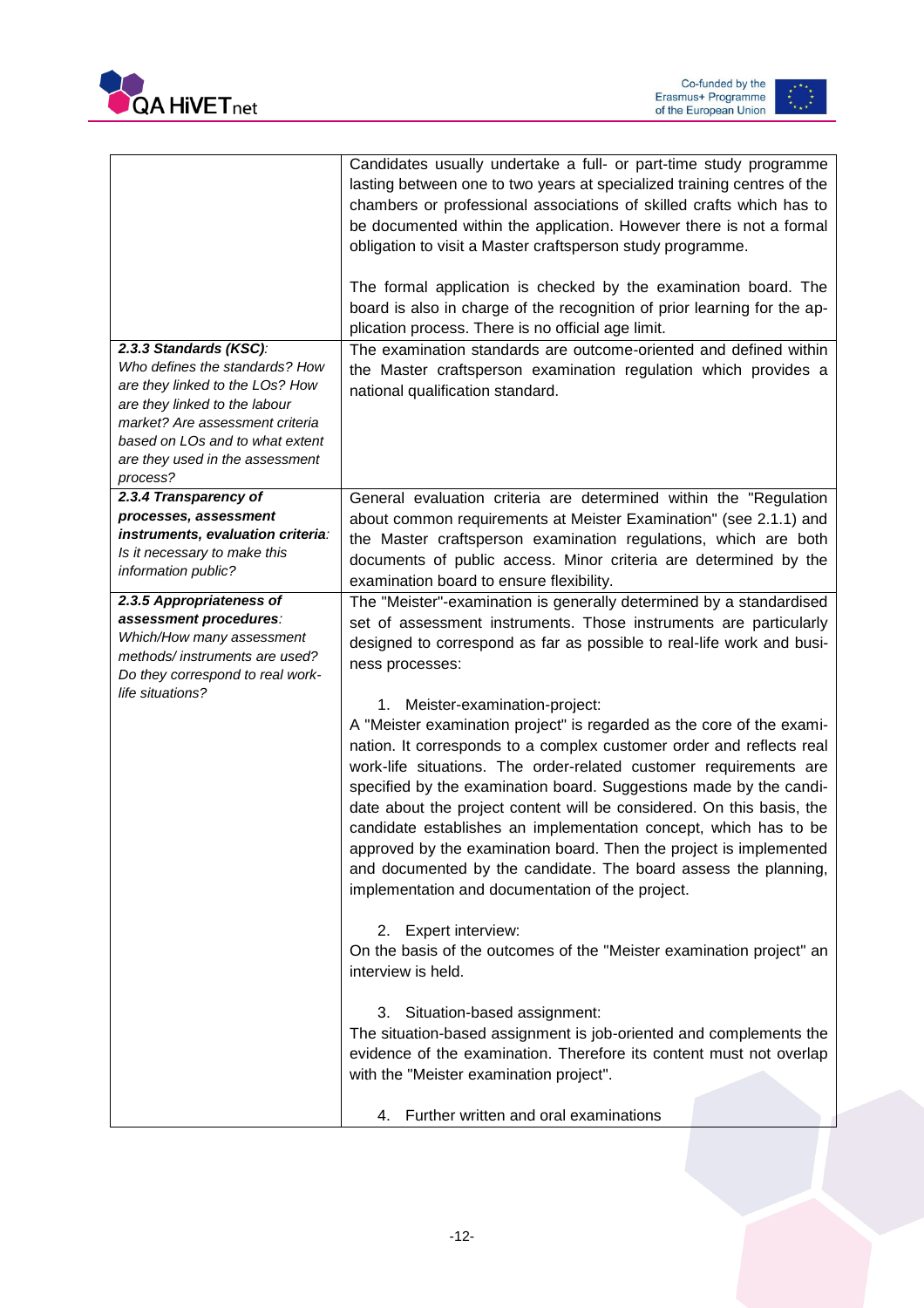



| 2.3.6 Competent institution:<br>Who is in charge of the<br>assessment? What rights does<br>this institution have?                                     | Formally in charge of the assessment are the examination boards.<br>Competent institutions for the Master craftsperson qualification are<br>the chambers of skilled crafts. The rights of the competent institutions<br>are defined in the Skilled Crafts Act ( $\S$ § 45 – 51). The main rights are:<br>proposing candidates for the Master craftsperson examina-<br>tion board to the regional administration who formally ap-<br>points the board,<br>implementation and management of examination boards,<br>awarding "Meister certificates". |
|-------------------------------------------------------------------------------------------------------------------------------------------------------|---------------------------------------------------------------------------------------------------------------------------------------------------------------------------------------------------------------------------------------------------------------------------------------------------------------------------------------------------------------------------------------------------------------------------------------------------------------------------------------------------------------------------------------------------|
| 2.3.7 Complaint management:<br>Is it possible to view the<br>assessment results? What can<br>learners do if they do not agree<br>with the assessment? | Complaint management:<br>First step: complaint to examination board.<br>Second step: taking legal action.                                                                                                                                                                                                                                                                                                                                                                                                                                         |

# <span id="page-13-0"></span>**3. EVALUATION**

#### <span id="page-13-1"></span>**Monitoring process**

| 1. Internal evaluation:              | Statistical data (all statistical data is published on www.zdh-          |
|--------------------------------------|--------------------------------------------------------------------------|
| Statistical data on drop-outs and    | statistik.de):                                                           |
| failure/success rates in the exam,   | number of successful Master craftsperson examinations,                   |
| satisfaction rate of individuals and |                                                                          |
| employers with programme, the        | number of dropouts (below 5%)<br>$\overline{\phantom{m}}$                |
| examination and the acquired         | occupation                                                               |
| skills/competences; results of       | gender<br>$\qquad \qquad -$                                              |
| complaint management. Are the        | state and chamber district                                               |
| results of internal evaluation       |                                                                          |
| measure made public?                 | Internal monitoring:                                                     |
|                                      | The Chamber as competent institution carries out an internal monitor-    |
|                                      | ing of the outcomes of the Meister-examination. The results are dis-     |
|                                      | cussed within the VET-committee of the chamber, which consists of        |
|                                      | representatives of the employers, the employees and the vocational       |
|                                      | schools.                                                                 |
|                                      |                                                                          |
|                                      |                                                                          |
|                                      | Participants feedback:                                                   |
|                                      | Used by several chambers of skilled crafts. At the moment the FBH-       |
|                                      | institute is piloting a participant feedback survey together with the    |
|                                      | chamber of skilled crafts Ulm.                                           |
| 2. External evaluation:              | There is no specific external evaluation on the Master craftsperson      |
| Information on occupation            | examinations, however the chambers of skilled crafts are supervised      |
| obtained by individuals after        | by public authorities. Those supervisory authorities differ from federal |
| completion of training, according    | state to state.                                                          |
| to type of training and individual   |                                                                          |
| criteria (transition), type of       | The training centres of the chambers or associations of skilled crafts   |
| employment. Are the results of       | providing Meister studies usually use different quality management       |
| external evaluation measure          | systems such as ISO 9001, AZAV (accreditation of the national public     |
| made public?                         |                                                                          |
|                                      | employment services for training providers) etc.                         |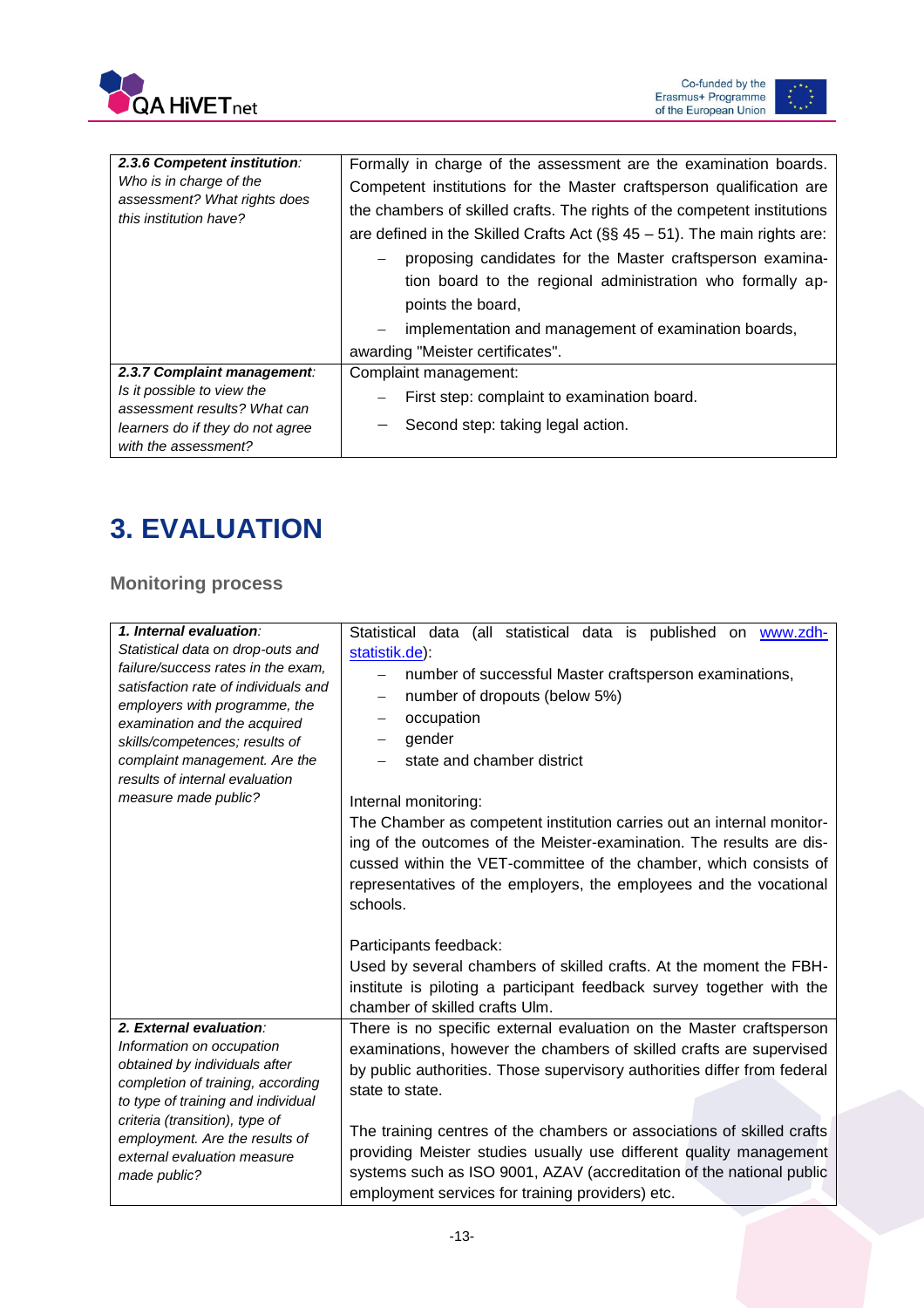



### <span id="page-14-0"></span>**4. REVIEW**

#### <span id="page-14-1"></span>**Conclusions**

The results of the monitoring process are discussed on several levels within the skilled crafts organisations:

- Local level (chamber-district):
	- VET-committees of the chambers of skilled crafts and the guilds (local associations of skilled crafts).
- Regional level (federal state):
	- VET-boards of the 16 regional organizations of the chambers and associations of skilled crafts.
	- VET-committees of the federal states (regional authorities, competent institutions, social partners)
- National level:
	- VET-committees and sub-committees of the Confederation of Skilled Crafts (ZDH), in which all 53 chambers and 41 associations of skilled crafts are represented. National VET-Boards (federal authorities, federal states, social partners)

Based on the results of the monitoring process conclusions are drawn and potential action is identified, such as the need of new qualification profiles or the update of existing ones, the modification of assessment structures or procedures, the development of tailored workshops for instructors, trainers or members of the examination boards etc.

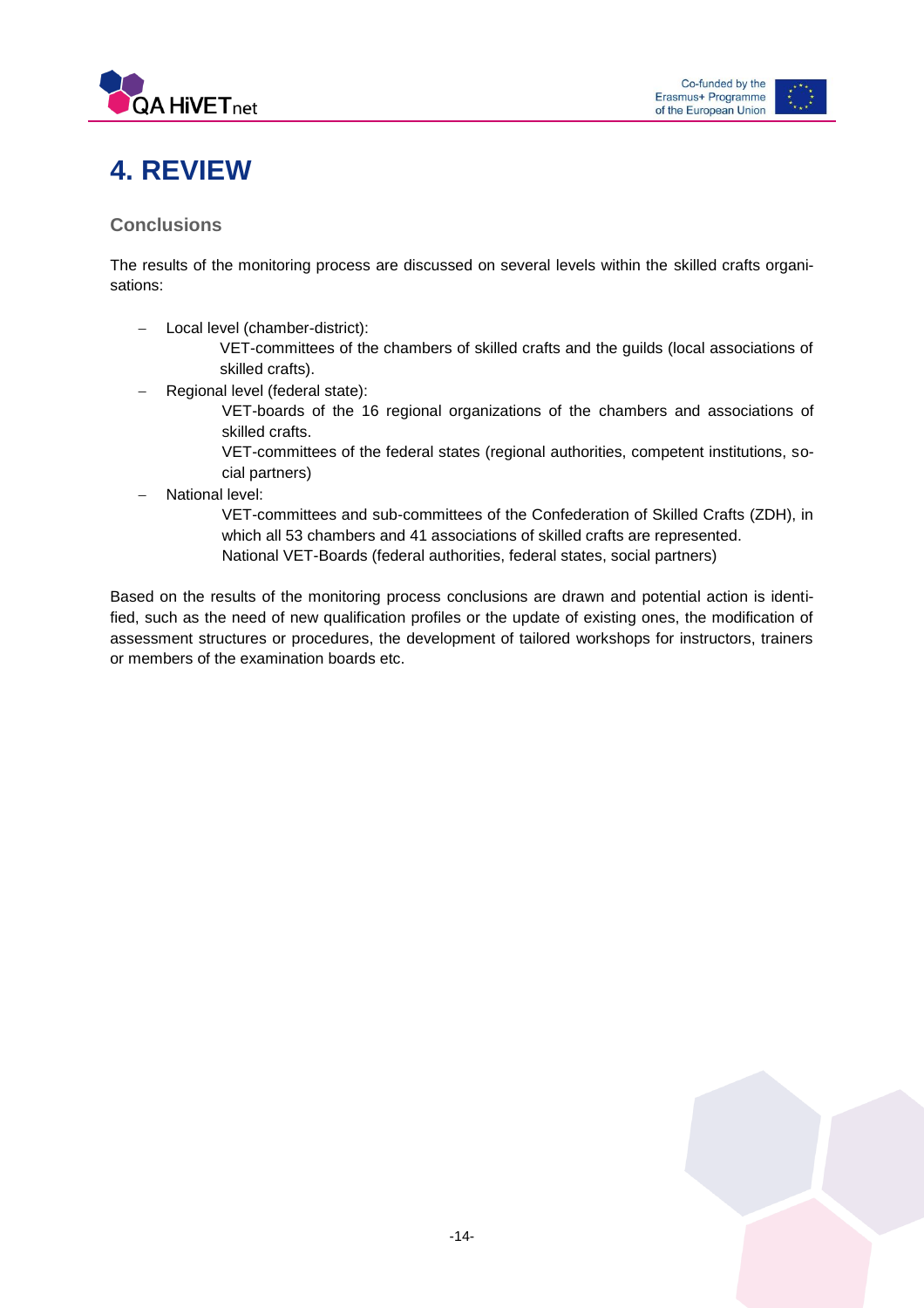

### **Annex 1**

**Professions in which the Meister is compulsory to run a business**

- 
- 2. Boots- und Schiffbauer boat- and shipbuilder
- 3. Brunnenbauer well builder
- 4. Baecker baker baker
- 5. Buechsenmacher **gunsmith**
- 6. Chirurgiemechaniker surgery mechanic
- 7. Dachdecker roofer
- 
- 
- 10. Feinwerkmechaniker precision mechanics
- 11. Fleischer butcher butcher
- 
- 13. Geruestbauer and scaffolder
- 14. Glaser and the contract of the contract of the contract of the contract of the contract of the contract of
- 15. Glasblaeser and the state of the glassblower
- 16. Hörgeräteakustiker hearing aid audiologist
- 
- 18. Installateur und Heizungsbauer installer and heating fitter
- 
- 20. Klempner plumber
- 
- 22. Kraftfahrzeugstechniker motor vehicle technician
- 23. Kaelteanlagenbauer refrigeration mechanic
- 
- 
- 26. Maurer und Betonbauer bricklayer
- 
- 28. Ofen- und Luftheizungsbauer **oven and air heating builder**
- 29. Orthopaedieschumacher **orthopedic** shoemaker
- 30. Orthopaedietechniker orthopedic technician
- 31. Schornsteinfeger chimney sweep
- 
- 33. Steinmetzen und Steinbildhauer stonemason
- 34. Straßenbauer road builder
- 35. Stuckateur plasterer
- 36. Tischler joiner
- 37. Vulkaniseur und Reifenmechaniker tyre mechanic
- 38. Waerme-/Kaelte-/Schallschutzisolierer thermal and acoustic insulation fitter
- 39. Zahntechniker dental technician
- 40. Zimmerer carpenter
- 41. Zweiradmechaniker motorbike and bicycle mechanic

1. Augenoptiker (ophthalmic) optician 8. Elektrotechniker electronics technician 9. Elektromaschinenbauer electric machine builder 12. Frisoer hairdresser 17. Informationstechniker information electronics technician 19. Karosserie- und Fahrzeugbauer motor vehicle body construction mechanic 21. Konditor confectioner 24. Landmaschinenmechaniker agricultural machine repairman 25. Maler und Lackierer **painter and varnisher** painter and varnisher 27. Metallbauer metal engineer 32. Seiler and the ropemaker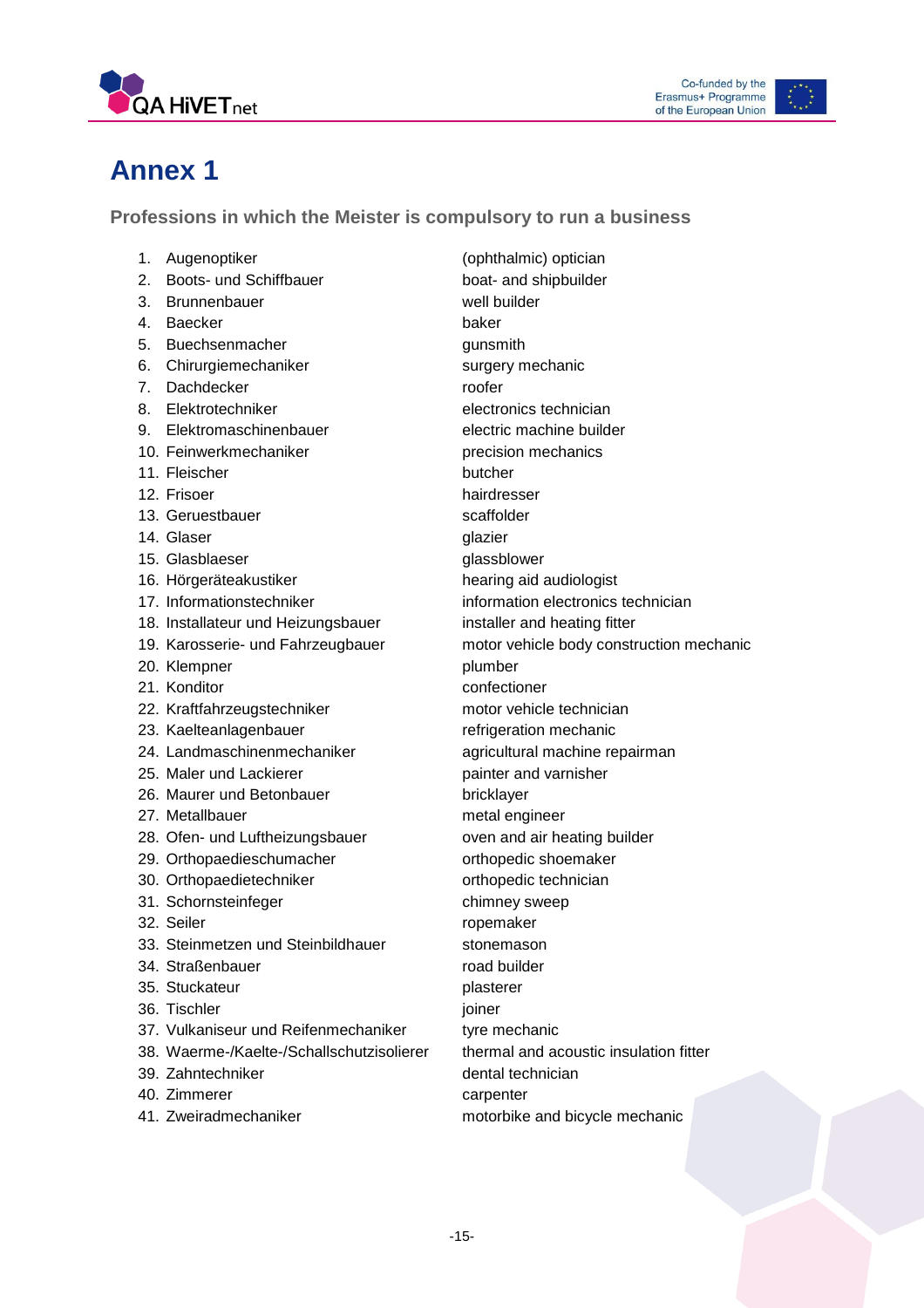



#### **Professions in which the Meister is not compulsory to run a business**

| Apparatebauer<br>1. |
|---------------------|
|---------------------|

- 2. Bestatter undertaker
- 3. Betonstein- und Terazzohersteller precast concrete block manufacturer
- 4. Bogenmacher bow maker
- 5. Brauer und Mälzer brewer and malsterer
- 6. Buchbinder bookbinder
- 7. Buchdrucker printer
- 8. (Damen- und Herren)Schneider (custom) tailor
- 9. Drechsler woodturner
- 10. Edelsteinschleifer in der gewel polisher
- 11. Estrichleger screed layer
- 12. Flexograph **flexographer**
- 
- 14. Galvaniseur **galvanizer** galvanizer
- 15. Gebaudereiniger industrial cleaner
- 16. Geigenbauer violin maker
- 17. Gold- und Silberschmied gold- and silversmith
- 18. Glasmacher glazer
- 19. Graveure engraver
- 
- 21. Instrumentenmachaniker instrument mechanic
- 22. Keramiker ceramist
- 23. Korbmacher basket maker
- 24. Kosmetiker beautician
- 25. Boettcher cooper
- 26. Kuerschner furrier
- 
- 28. Modellbauer model-maker
- 29. Modist milliner
- 30. Mueller miller
- 
- 
- 
- 34. Sattler saddler
- 35. Schneidwerkzeugmechaniker cutting tool mechanic
- 
- 37. Schuhmacher shoemaker
- 38. Segelmacher sail-maker
- 39. Siebdrucker screen printer
- 40. Sticker embroider
- 41. Textilreiniger textile chastener
- 42. Uhrmacher watchmaker
- 43. Vergolder gilder gilder
- 44. Weber weaver
- 45. Weinkuefer **cellarman**

apparatus mechanic 13. Feinoptiker **precision** optician 20. Holzbildhauer wood sculptor 27. Metallgießer metal moulder 31. Parkettleger parquet layer 32. Raumausstatter interior decorator 33. Rollladenbauer roll top mechanic 36. Schilder- und Lichtreklamehersteller Sign and luminous advertisement producer